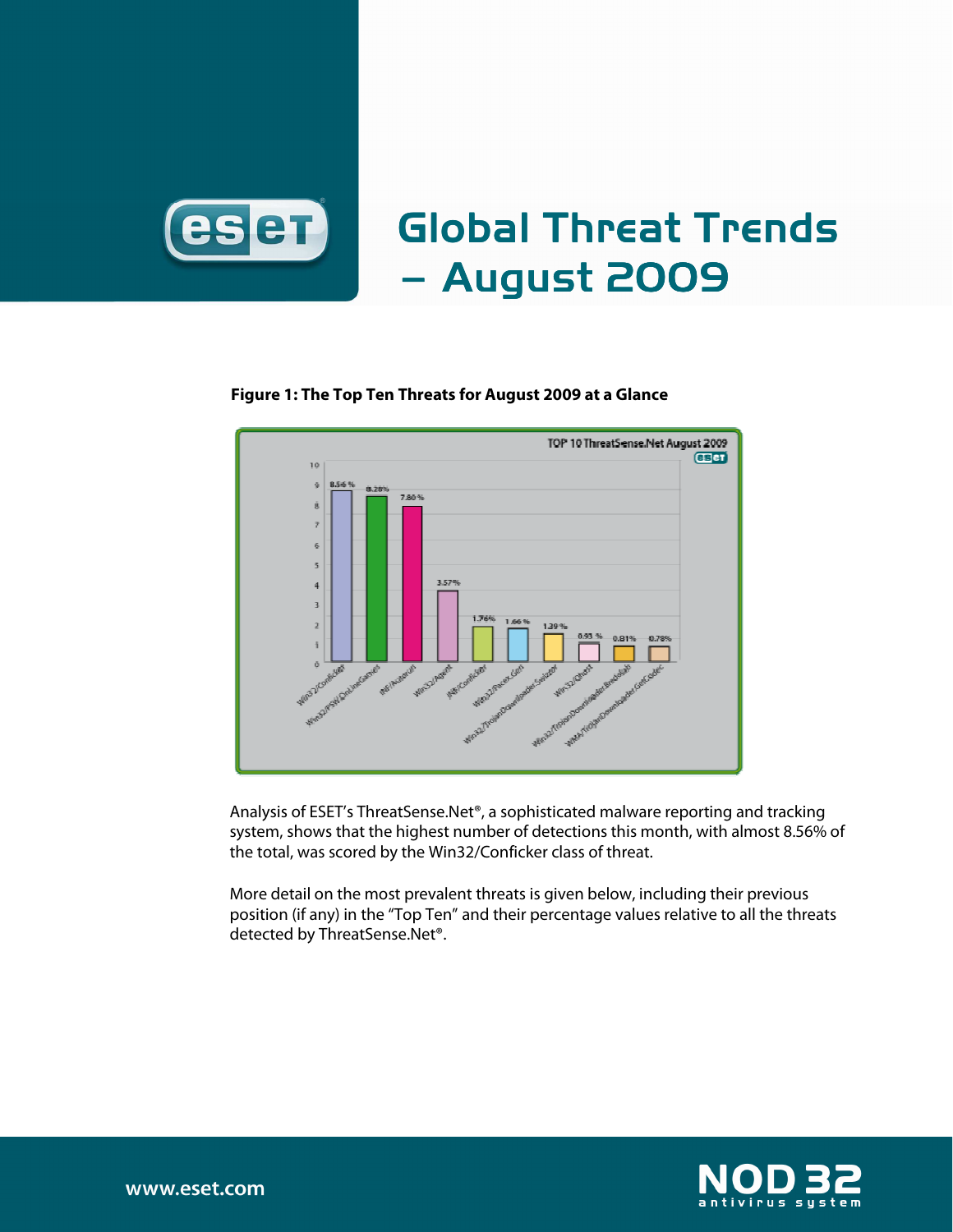# **1. Win32/Conficker**

**Previous Ranking**: 1 **Percentage Detected**: 8.56%

The Win32/Conficker threat is a network worm originally propagated by exploiting a recent vulnerability in the Windows operating system. This vulnerability is present in the RPC sub-system and can be remotely exploited by an attacker without valid user credentials. Depending on the variant, it may also spread via unsecured shared folders and by removable media, making use of the Autorun facility enabled at present by default in Windows (though Microsoft have announced that it won't be enabled in Windows 7).

Win32/Conficker loads a DLL through the svchost process. This threat contacts web servers with pre-computed domain names to download additional malicious components. Fuller descriptions of Conficker variants are available at http://www.eset.eu/buxus/generate\_page.php?page\_id=279&lng=en.

## What does this mean for the End User?

While ESET has effective detection for Conficker, it's important for end users to ensure that their systems are updated with the Microsoft patch, which has been available since the end of October, so as to avoid other threats using the same vulnerability. Information on the vulnerability itself is available at http://www.microsoft.com/technet/security/Bulletin/ms08-067.mspx. While recent variants seem to have dropped the code for infecting via Autorun, it can't hurt to disable it: this will reduce the impact of the many threats we detect as INF/Autorun. The Research team in San Diego has blogged extensively on Conficker issues: http://www.eset.com/threat-center/blog/?cat=145

It's important to note that it's possible to avoid most Conficker infection risks generically, by practicing "safe hex": keep up-to-date with system patches, disable Autorun, and don't use unsecured shared folders. In view of all the publicity Conficker has received and its extensive use of a vulnerability that's been remediable for so many months, we'd expect Conficker infections to be in decline by now if people were taking these commonsense precautions.

# **2. Win32/PSW.OnLineGames**

**Previous Ranking**: 1 **Percentage Detected**: 8.28%

This is a family of Trojans used in phishing attacks aimed specifically at game-players: this type of Trojan comes with keylogging and (sometimes) rootkit capabilities which gather information relating to online games and credentials for participating. Characteristically, the information is sent to a remote intruder's PC.

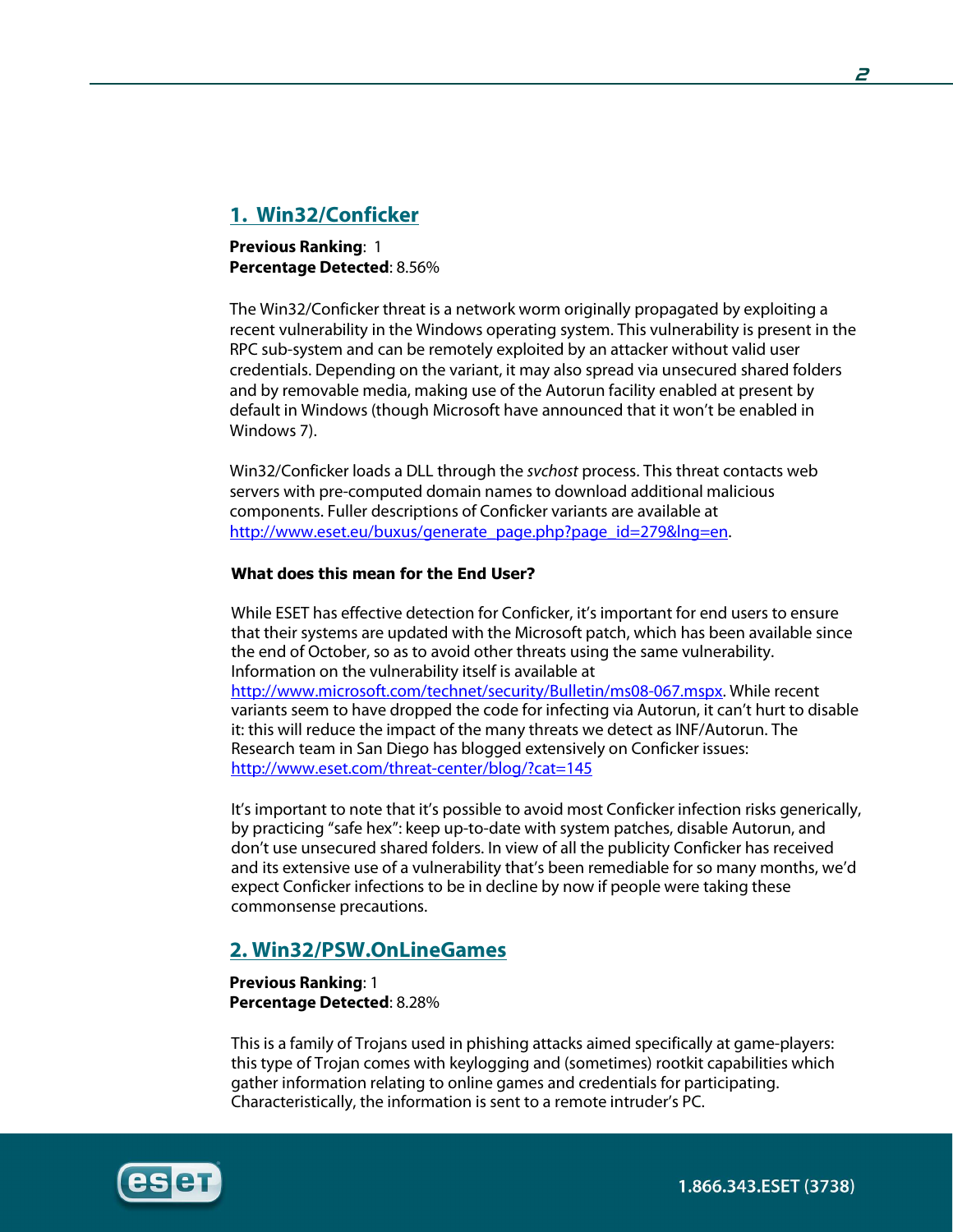**3** 

#### What does this mean for the End User?

These Trojans are still found in very high volumes, and game players need to remain alert. While there have always been unpleasant people who will steal another gamer's credentials just for the heck of it, trading in virtual cash, treasure, avatars and so on is now a major source of illegal income for cybercriminals. It's also important that participants in MMORPGs (Massively Multi-player Online Role Playing Games) like Lineage and World of Warcraft, as well as "metaverses" like Second Life, continue to be aware of the range of other threats like griefing ranged against them. The ESET Malware Intelligence team considered gaming malware in detail in the ESET 2008 Year End Global Threat Report, which can be found at http://www.eset.com/threatcenter/threat\_trends/EsetGlobalThreatReport(Jan2009).pdf

# **3. INF/Autorun**

## **Previous Ranking**: 2 **Percentage Detected**: 7.80%

This detection label is used to describe a variety of malware using the file autorun.inf as a way of compromising a PC. This file contains information on programs meant to run automatically when removable media (often USB flash drives and similar devices) are accessed by a Windows PC user. ESET security software heuristically identifies malware that installs or modifies autorun.inf files as INF/Autorun unless it is identified as a member of a specific malware family.

## What does this mean for the End User?

Removable devices are useful and very popular: of course, malware authors are well aware of this, as INF/Autorun's frequent return to the number one spot clearly indicates. Here's why it's a problem.

The default Autorun setting in Windows will automatically run a program listed in the autorun.inf file when you access many kinds of removable media. There are many types of malware that copy themselves to removable storage devices: while this isn't always the program's primary distribution mechanism, malware authors are always ready to build in a little extra "value" by including an additional infection technique.

While using this mechanism can make it easy to spot for a scanner that uses this heuristic, it's better, as Randy Abrams has suggested in our blog (http://www.eset.com/threat-center/blog/?p=94; http://www.eset.com/threatcenter/blog/?p=828) to disable the Autorun function by default, rather than to rely on antivirus to detect it in every case.

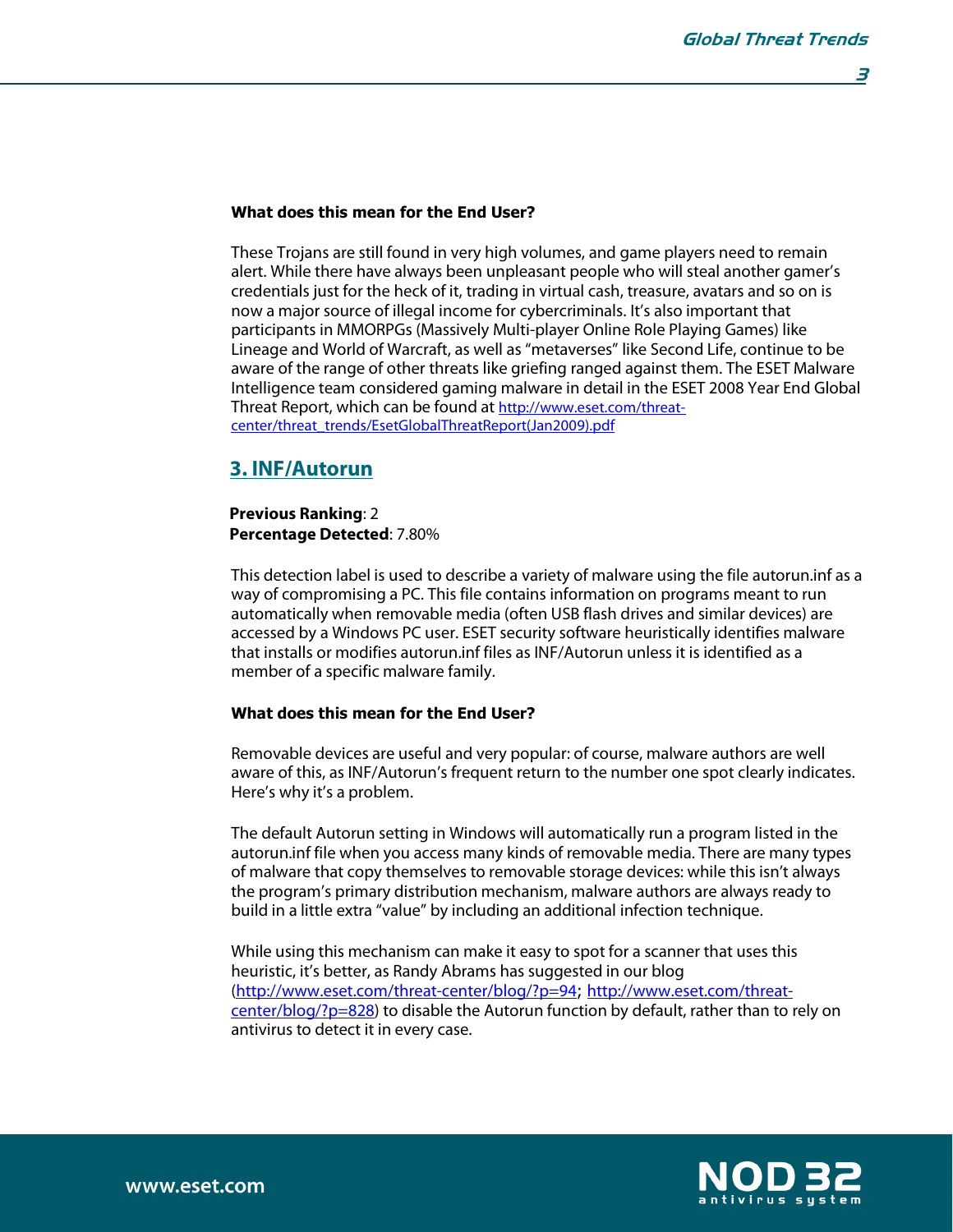# **4. Win32/Agent**

**Previous Ranking**: 4 **Percentage Detected**: 3.57%

ESET NOD32 describes this detection of malicious code as generic, as it describes members of a broad malware family capable of stealing user information from infected PC<sub>s</sub>.

To achieve this, the malware usually copies itself into temporary locations and adds keys to the registry which refers to this file or similar ones created randomly in other operating system's folders, which will let the process run at every system startup.

## What does this mean for the End User?

This label covers such a range of threats, using a wide range of infection vectors, that it's not really possible to prescribe a single approach to avoiding the malware it includes. Use good anti-malware (we can suggest a good product  $\circledcirc$ ), good patching practice, disable Autorun, and think before you click.

# **5. INF/Conficker**

**Previous Ranking**: 6 **Percentage Detected**: 1.76%

INF/Conficker is related to the INF/Autorun detection: it's applied to a version of the file autorun.inf used to spread later variants of the Conficker worm.

## **What does this mean for the End User?**

As far as the end user is concerned, this malware provides one more good reason for disabling the Autorun facility: see the section on INF/Autorun above.

# **6. Win32/Pacex.Gen**

**Previous Ranking**: 7 **Percentage Detected**: 1.66%

The Pacex.Gen label designates a wide range of malicious files that use a specific obfuscation layer. The .Gen suffix means "generic": that is, the label covers a number of known variants and may also detect unknown variants with similar characteristics.

## What does this mean for the End User?



1.866.343.ESET (3738)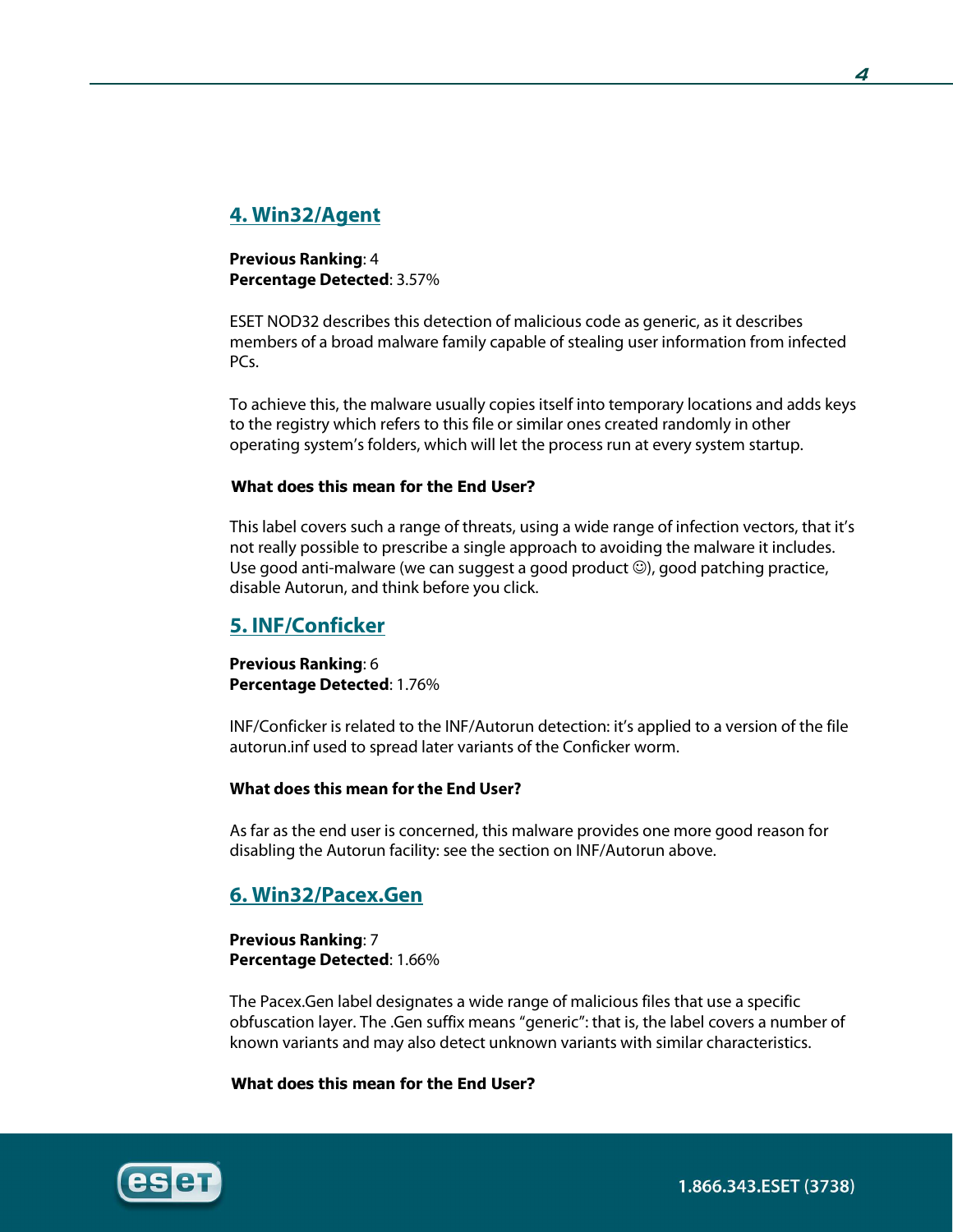The obfuscation layer flagged by this detection has mostly been seen in passwordstealing Trojans. However, as more malware families appear that don't necessarily use the same base code but do share the same obfuscation technique, some of these threats are being detected as Pacex.

However, the increased protection offered by multiple proactive detection algorithms more than makes up for this slight masking of a statistical trend: as we discussed in a recent conference paper, it's more important to detect malware proactively than to identify it exactly. ("The Name of the Dose": Pierre-Marc Bureau and David Harley, Proceedings of the 18<sup>th</sup> Virus Bulletin International Conference, 2008.)

# **7. Win32/TrojanDownloader.Swizzor**

## **Previous Ranking:** n/a **Percentage Detected:** 1.39%

The Win32/TrojanDownloader.Swizzor malware family is commonly used to download and install other malicious components on an infected computer.

The Swizzor malware has been seen installing multiple adware components on infected hosts. Some variants of the Swizzor family will not execute on systems using the Russian language.

## **What does this mean for the End User?**

As we've discussed many times before, there is often no clear distinction between outand-out malware and other nuisances such as adware, and malware is frequent used to promote advertising. Whereas virus authors used to do what they did without commercial gain, whether from misguidance, mischief or malice, contemporary malware authors are more often driven by profit.

The avoidance of infection in certain countries may, Pierre-Marc Bureau has suggested, be an attempt by malware authors to limit their exposure to legal penalties in countries where prosecution is only carried out where infections are found within its borders. The earliest version of Conficker used a different technique to avoid infecting PCs in the Ukraine. These tricks may or may not tell us something about the nationality of the attackers.

# **8. Win32/Qhost**

**Previous Ranking**: 9 **Percentage Detected**: 0.93%

This threat copies itself to the %system32% folder of Windows before starting. Win32/Qhost can spread through e-mail and gives control of an infected computer to an

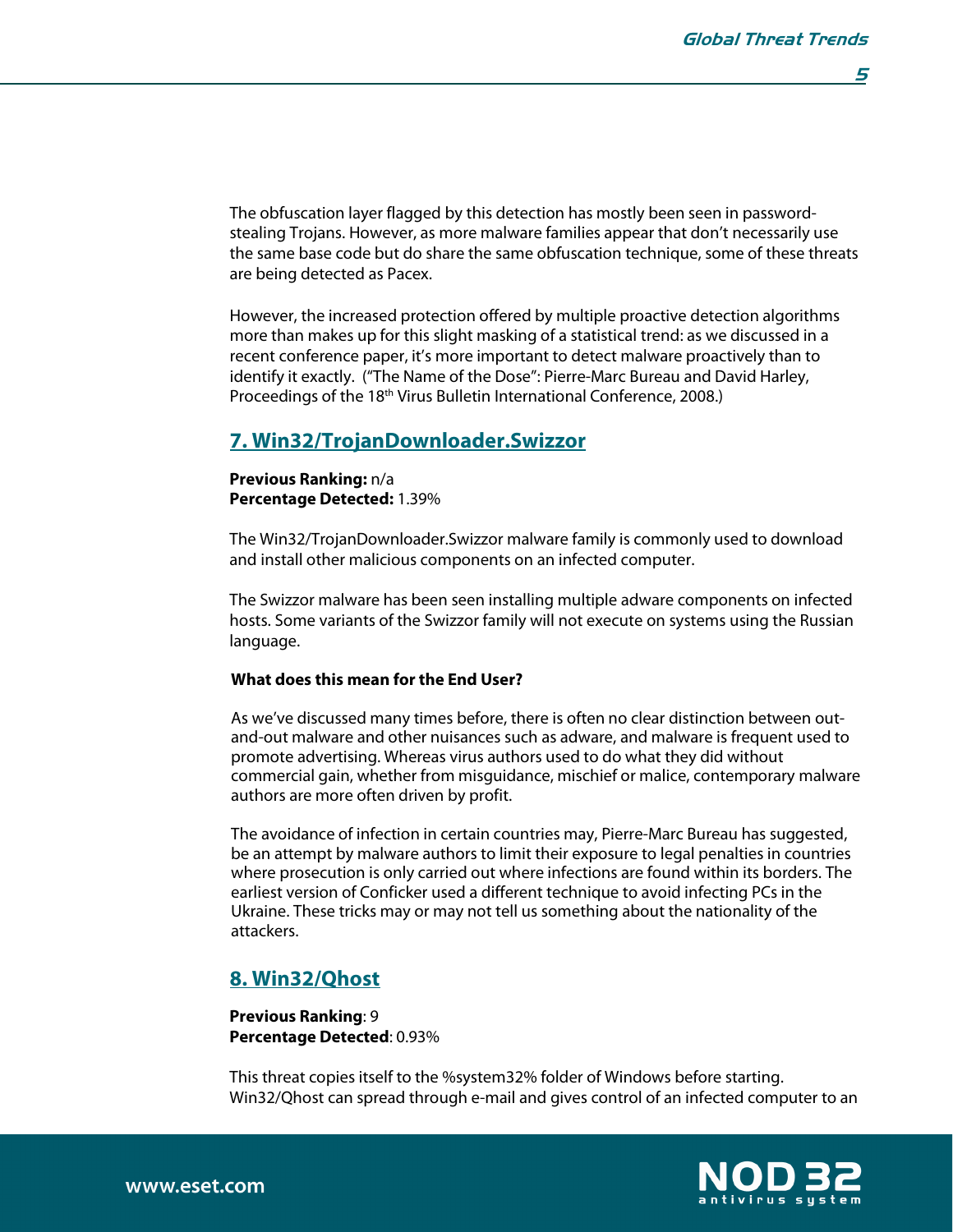attacker. This group of trojans modifies the host's file in order to redirect traffic for specific domains.

## What does this mean for the End User?

This is an example of a Trojan that modifies the DNS settings on an infected machine in order to change the way that domain names are mapped to IP addresses. This is often done so that the compromised machine can't connect to a security vendor's site to download updates, or to redirect attempts to connect to one legitimate site so that a malicious site is accessed instead. Qhost usually does this in order to execute a Man in the Middle (MITM) banking attack. It doesn't pay to make too many assumptions about where you are on the Internet.

# **9. Win32/TrojanDownloader.Bredolab**

**Previous Ranking**: 21 **Percentage Detected**: 0.81%

This is a class of application that is intended to act as an intermediary to the infective process. This malware injects itself into running processes and attempts to disable some security processes. It may copy itself to the system folder as <systemfolder>wbem\grpconv.exe, and creates a registry key that ensures that it's run at every system startup. It communicates with its command and control (C&C) server over HTTP.

## What does this mean for the End User?

When a downloader is installed and active on a system, its main or only job is to download malware from a remote site, but it may make changes to the system such as those described above in order to increase its chances of doing so successfully. Other vendors describe different variant suffixes (.G, .HW etc.) as referring to this detection: however, because of the varying detection algorithms used by different vendors, it's unlikely that there will be an exact match in all cases.

# **10. WMA/TrojanDownloader.GetCodec**

**Previous Ranking**: 8 **Percentage Detected**: 0.78%

Win32/GetCodec.A is a type of malware that modifies media files. This Trojan converts all audio files found on a computer to the WMA format and adds a field to the header that includes a URL pointing the user to a new codec, claiming that the codec has to be downloaded so that the media file can be read. WMA/TrojanDownloader.GetCodec.Gen

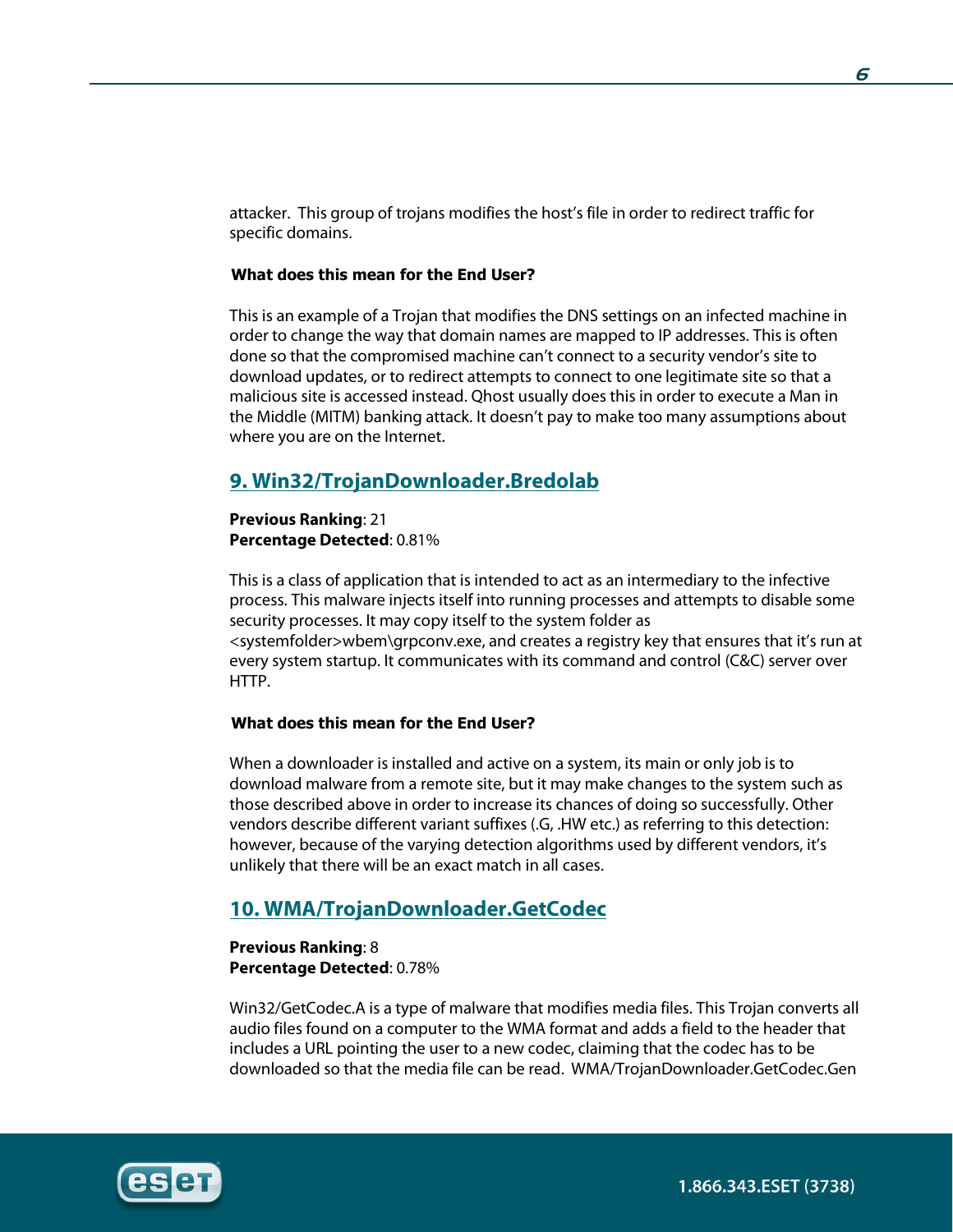**7** 

is a downloader closely related to Wimad.N which facilitates infection by GetCodec variants like Win32/GetCodec.A.

#### **What does this mean for the End User?**

Passing off a malicious file as a new video codec is a long-standing social engineering technique exploited by many malware authors and distributors. As with Wimad, the victim is tricked into running malicious code he believes will do something useful or interesting. While there's no simple, universal test to indicate whether what appears to be a new codec is a genuine enhancement or a Trojan horse of some sort, we would encourage you to be cautious and skeptical: about any unsolicited invitation to download a new utility. Even if the utility seems to come from a trusted site (see http://www.eset.com/threat-center/blog/?p=828, for example), it pays to verify as best you can that it's genuine.

# **Current and Recent Events**

## The End of INF/Autorun?

To the great delight of all of us here, Microsoft have taken another positive step towards dealing with the problem they created with the Autorun facility. (Or Autoinfect, as Randy likes to call it.) While they announced some time ago that it would be disabled by default in Windows 7, but they've now released patches for other versions. More information and links in Randy's blog at http://www.eset.com/threat-center/blog/2009/08/25/nowyou-can-fix-autorun

## Hats Off to ESET Latin America

There's been lots of action out of ESET's Latin American labs this month. Sebastián Bortnik alerted us to the fact that slideshare.net was being used to spread malicious software: specifically, fake anti-malware. The perpetrator had managed to post 2,473 Powerpoint slide decks with malicious links before Slideshare stopped his account. All credit to Slideshare, though: they reacted with commendable alacrity when we alerted them to the problem. The story is recorded in several blogs around 4th/5th August finishing with http://www.eset.com/threat-center/blog/2009/08/05/slideshareresponses. Cristian Borghello told us about malware using the fires in Athens (the one in Greece) as a lure to trick victims into downloading rogue anti-malware. And Sebastián, Cristian and I put together an FAQ about Win32/Induc.A, a virus that has attracted a lot of attention because of its unusual modus operandi. The FAQ is at http://www.eset.com/threat-center/blog/2009/08/23/w32induc-a-faq, but we're including a shortened version here as many people don't seem to have grasped all the implications of this attack. If you have Delphi installed on your system, you should probably read the full FAQ at the blog address above.

#### Win32/Induc.A

**1. What does it mean if a file is detected as Win32/Induc.A**?

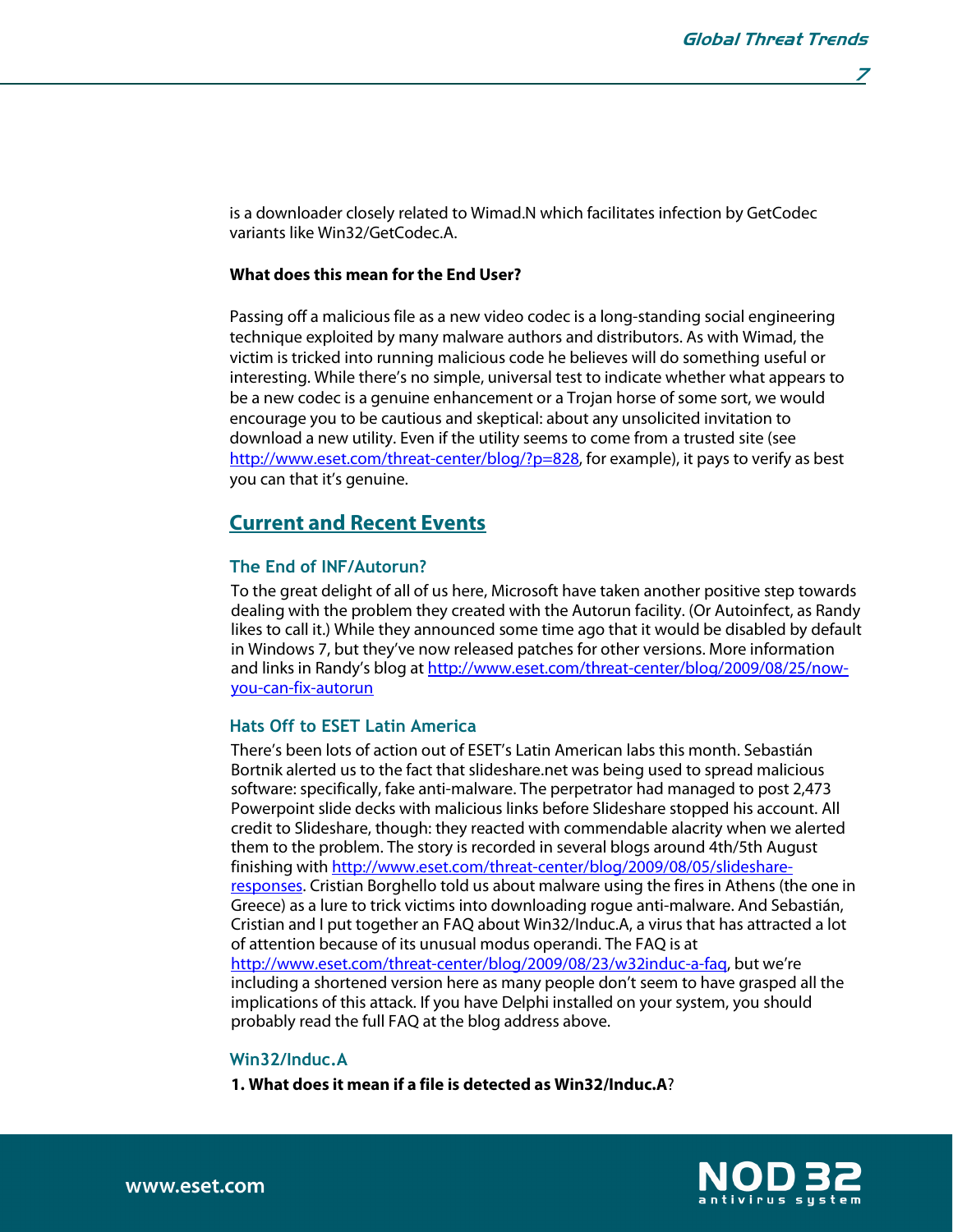It means that the file contains a piece of code that includes routines to modify files belonging to the Delphi development tool and thereafter, all applications compiled using Delphi will also contain the virus.

#### **2. What sort of development tool is Delphi?**

Delphi is a visual development platform that generates compiled programs written in a version of Pascal. Ironically, it's a tool frequently used by malware authors, and we've seen examples of Trojans that are themselves infected with Win32/Induc.A, as described below.

## **3. What damage could my system sustain if I run the infected file?**

For end users, Win32/Induc.A will not cause direct damage to their systems, though they may find that they lose the ability to run infected programs when their antivirus software recognizes the infection.For programmers, this is a major threat: any application that is compiled after the infection will be malicious, and, if distributed, runs the risk of infecting other systems used for development, as well as causing considerable inconvenience when programs they've distributed are found to be infected.

#### **4. What changes would the virus make to my system?**

In systems where Delphi is not installed, there no changes are made to the system, though there may nevertheless be undesirable consequences arising from the presence of an infected file. If you believe you may have an infected Delphi installation, please read the full FAQ at http://www.eset.com/threat-center/blog/2009/08/23/w32induc-afaq.

## **5. How can I fix applications that have been compiled while the IDE was infected?**

Applications that have been compiled with the infected system must be deleted; and therefore they should be re-compiled once the system has been fixed (see full FAQ). If you have an innocent application that is diagnosed as infected but don't have Delphi or the source code, you'll have to get hold of a clean version. Because of the nature of the infection (that is, because the infection takes place at compile-time), there's no satisfactory way to disinfect without recompiling: simply removing or patching out the virus code may result in an executable that behaves unpredictably.

#### **6. How many infected programs are there?**

## As Randy already mentioned in his blog at http://www.eset.com/threat-

center/blog/2009/08/19/the-retro-virus, there are thousands of Trojans that have been compiled using an infected version of Delphi. We also know of presumed non-malicious programs that are also infected, and it's likely that there are quite a few more out there being spread directly (and unknowingly) by vendors, by software (and warez – pirated software) distribution sites, over peer-to-peer networks, and so on.

Although the number of systems that will be directly affected by this malware is relatively small, there may be an enormous number of infected files on systems that aren't directly vulnerable. Once these programs are identified as infected by security software, they will normally be deleted or blocked from executing, which may create problems even on uninfectable systems.

#### **7. Is it worth bothering with this if it's mostly harmless?**

Even on a system without Delphi installed': it certainly could affect a system's functionality under some circumstances. For instance, what if an innocent program is installed, makes changes to the system, and is then discovered to be infected and has to be removed, but the changes aren't reversed?

**8. So this isn't just a proof-of-concept attack?**